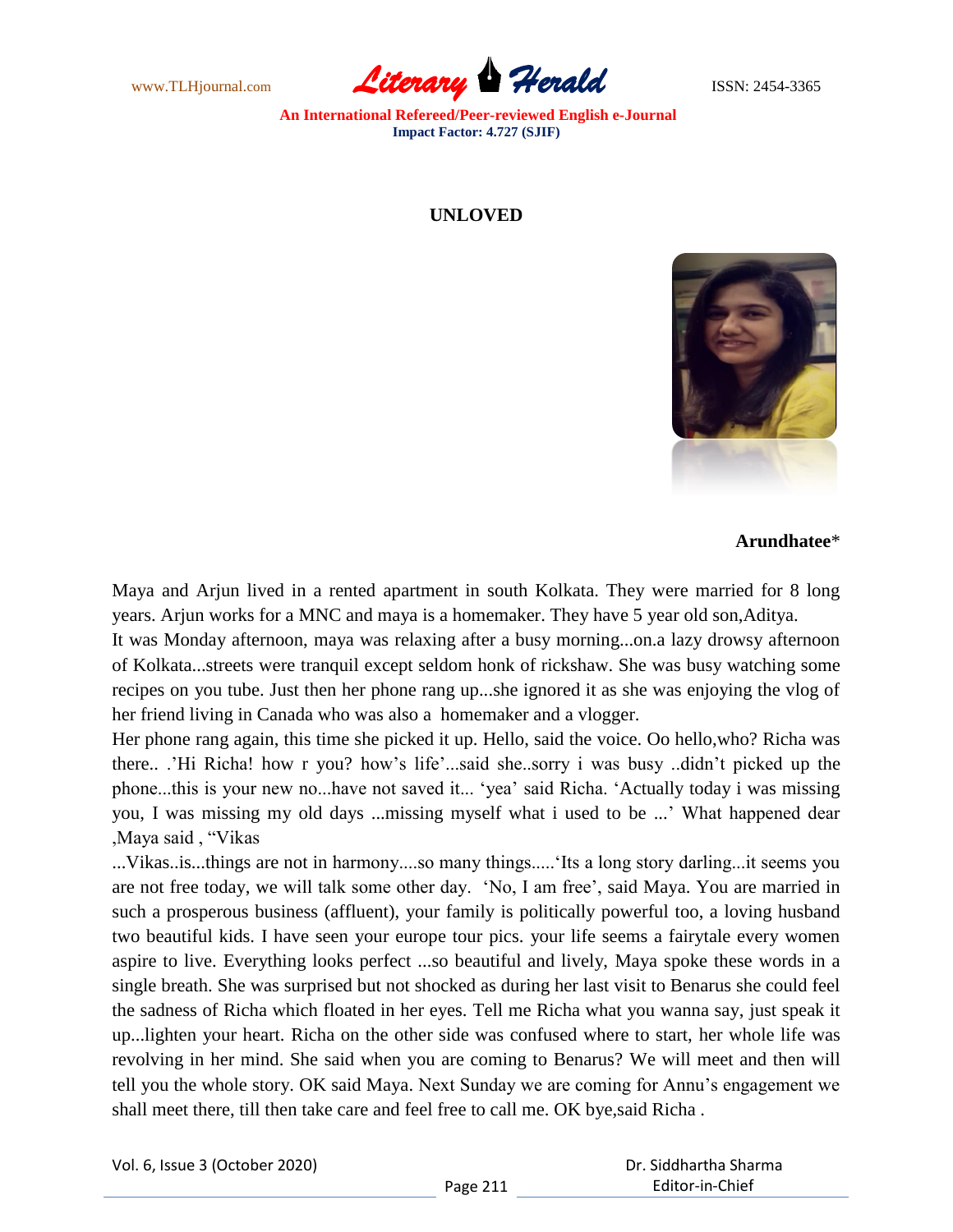

IT was going to be 3:30pm; time for school buses and children to return. She wore her slippers and went out to society gate to bring Adi. While she was waiting there she kept thinking what might be wrong in Richa"s life and simultaneously the thoughts of what to cook for evening snacks and dinner were also coming.

Adi jumped from the bus and maid helped him crossing the road and handed him over .He was a happy child, sometimes saintly and sometimes devilish as children are! He bid goodbye to his friends and ran towards his home , followed by his mother.

The days passed and finally the next day was Sunday. Maya was going to Benares for Annu"s engagement. She was not just a cousin of Maya but her childhood friend. Anamika was having a successful career as a business analyst in an MNC and was marring a man of her choice. She was in a relationship with Jatin for last 4 years. Both worked in the same company for last 7 years. It was not going to be mere an engagement, but reunion of these three childhood friends Maya, Richa and Annu alias Anamika after many years..

She was going to Benares alone, as it was a short visit of two days. She was leaving Adi for first time so was not very happy, a feeling of something missing was always there deep within. Though Arjun told her not to worry , he would work from home and would take care but still Maya was a doubting mother when it comes to her child. She packed her Zara suit which was her last year anniversary gift; a beautiful green colour anarkali, matching jewelry, makeup kit, her high heel sandals tenderly. Her train was tonight at 8:15 from Kolkata junction. It was Sunday Eve and Arjun told Maya to get ready by 5 o'clock. Maya was ready; she was wearing blue cotton Kurta and was looking cool. It was the march of Kolkata hot and humid, though some relief from evening breeze. As they left for station Maya checked the lock twice handed the keys to Arjun with repeated set of instructions, which she was giving from last week. Arjun nodded,as a pet student nods to his teacher.

 Train was on time, she secured her berth in ac two tier coach; it was a side lower berth. She kissed her son, hugged him tightly and told her she will return on Wednesday. Arjun and Maya looked into each other's eyes, Arjun reassures her not to worry much about Adi and enjoy the event. Once again Arjun embraces both Adi and Maya in a close hug and said goodbye! Arjun lifted Adi in his lap and walked briskly, as Maya saw them mingling with the crowd through the train window.

 It was 8:20 the train left Kolkata junction, she was seating by the train window it was dark outside she could see few yellow lights now and then. She got lost in her childhood days when Annu, Richa and Maya used to live on the different floors of the same building. They studied in the same girls school convent with two tightly made braids with red ribbons. After high school Maya and Richa went to BHU for graduation. She remembers how Anamika's parents were against her choice of getting admitted in hotel management course of Delhi University. Annu had always been a women of choice be it her personal life or professional. She was a strong women who would always take stand for herself.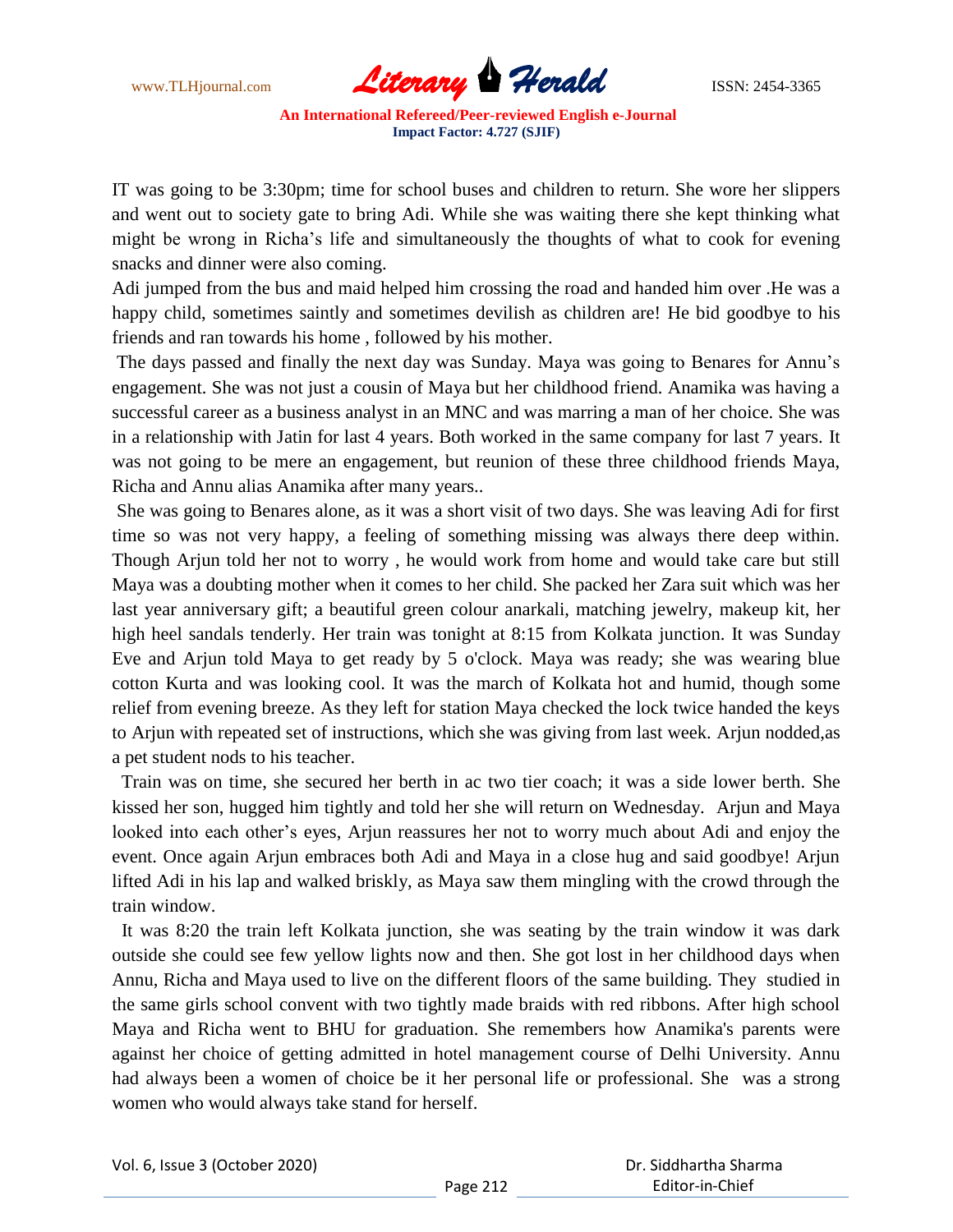

Maya's phone was ringing, she saw it Arjuna"s call. He told her that they reached home much earlier as luckily there was less traffic, Adi slept in the cab itself is and was still asleep. Both said goodnight to each Maya prepared her bed set the alarm for morning and slipped into her bed .As it was a tiring day, as slumber hugged tightly.

 She woke up early before alarm, the train reached the station on time. She took a cab to reach her home Richa had arrived there on Sunday, and she was busy with Annu chatting and talking about the engagement. Jatin and his family were in hotel which was also venue of the event. As she reached there Richa and Anamika both embraced her with a cry of excitement and affection. Annu said, 'I was dying to see you dear, it has been ages since we met'. After brief meeting Maya left for her flat.

The time of engagement was 4 pm on invitation card. Maya was already late for the venue as she reached there. She saw that there was an awkward silence. People were gathered there in small groups. 'What happened ' she asked one of them. "The engagement has been called off", said the lady.

"What!!",how all this happened? Maya asked. 'No idea, we are also clueless", the lady spoke. Maya sat there on a chair, feeling blank.

It was 5:30 pm, hall was almost empty now. She got up and went to the room where Richa and Anamika were sitting side by side. She too sat there silently. Annu lit up a cigarette and inhaled it deeply and while exhaling the smoke through her nostrils had a feeble smile on her lips. "Let"s go to terrace of the hotel and order some coffee for all three of us and and talk it off all the toxins,' said Anamika. You know Maya, Richa is going through a troubled marriage'. 'Yes I know something is not ok, she called me once'. And what about yours Maya, is everything alright? Yea…they are fine! Let us come to terrace, Maya said.

As they went to terrace they saw the red horizon, the sun has already sunken into the Ganges. Anamika started speaking ,'do you know Maya, Vikas regularly beats Richa, keeps her deprived of basic needs, she is going through hell, still does not have courage to come out of it. "Do you know why I cancelled my engagement ,because I felt unloved …the moment he told me that he is embarrassed to marry me after meeting my substandard friends and relatives, he was under parental pressure but he is not a kid, how he could feel like this for me..!! .I saw a different version of Jatin, whom I never knew, so how could I marry a person who is a stranger and so unloving. I am an independent strong women, marriage is not just a blanket for me ,I was seeking for love and respect in this relationship.

Richa was listening silently as she spoke that Vikas has broken her bit by bit, she has lost all her confidence, she is so alone and deprived of love. She lives in a big mansion, have beautiful pieces of jewelry, her children goes to best schools, have almost everything a women wishes but no respect and so unloved!! She tells Anamika that she has done right, it is better to leave alone